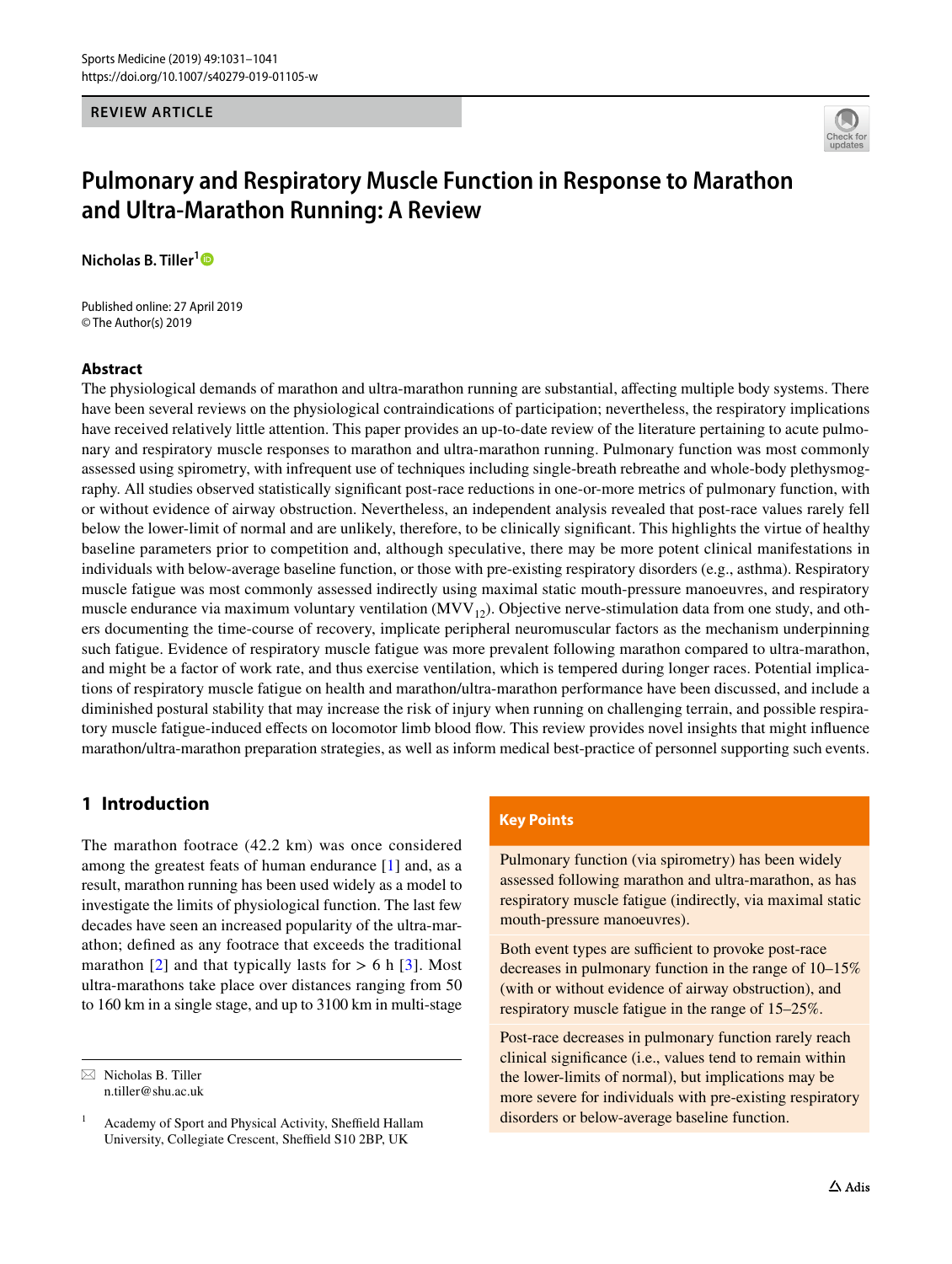events. Races are contested the world over, often in remote locations and in extremes of temperature and altitude. The physiological demands of marathon and ultra-marathon events are substantial, afecting multiple body systems, thus providing an excellent model with which to study the adaptive responses to extreme load and stress [\[2](#page-9-1)].

In healthy humans, the respiratory system is considered to have sufficient capacity to meet the endurance exercise demands on pulmonary ventilation and gas exchange. For example, exercise ventilation of untrained subjects demands  $< 10\%$  of both maximal oxygen uptake (VO<sub>2max</sub>) and maximum cardiac output  $(Q)$  [\[4](#page-9-3), [5](#page-9-4)], and changes in intrathoracic pressure resulting from contractions of the respiratory muscles approximate only 40–50% of their pressure-generating potential [[6](#page-9-5)]. Moreover, exercise-induced decreases in arterial  $O_2$  saturation are due predominantly to factors independent of the respiratory system (i.e., metabolic acidosis and hyperthermia, causing a rightward shift of the oxyhaemoglobin dissociation curve [[7](#page-9-6), [8\]](#page-9-7)). Despite this apparent respiratory reserve, there are several mechanisms by which long-distance running might compromise pulmonary and/ or respiratory-muscle function in healthy subjects. First, exercise is associated with airway cooling and/or dehydration and increased contact of the airway with polluting substances; consequently, potential activation of local and systemic infammatory responses may result in airway obstruction, and negatively infuence lung function (for review, see [\[9](#page-9-8)]). Second, marathon running has been associated with a mild, transient, post-race pulmonary oedema [\[10\]](#page-9-9). Although the prevalence and potential implications of pulmonary oedema are still debated, the phenomenon would be expected to compress small airways and blood vessels, afecting ventilation-perfusion matching [[11\]](#page-9-10). Third, respiratory muscle work is a critical determinant of the magnitude of inspiratory muscle fatigue [\[12](#page-9-11), [13\]](#page-9-12), and the cardiorespiratory demands of a typical marathon (up to  $75\%$  VO<sub>2max</sub> [\[14](#page-9-13)]) are likely sufficient to compromise respiratory muscle contractile function via reductions in  $Ca^{2+}$  availability in the sarcolemma  $[15]$ . Accordingly, there is now a growing body of work suggesting that the respiratory demands of prolonged endurance exercise may compromise resting pulmonary function, as well as attenuate the functional work capacity of the respiratory muscles, both of which might impact on health and endurance performance.

Despite several reviews on the applied physiology of endurance running, only one article published in the 1980s has reviewed the pulmonary responses to participation [\[1](#page-9-0)], concluding that marathon running is associated with moderate-to-high levels of pulmonary ventilation (> 80 L•min<sup>-1</sup>), sufficient to provoke a reduction in post-race lung capacity, and evidence of respiratory muscle fatigue. The only contemporary review of the respiratory consequences of marathon running  $[16]$  $[16]$  offered a discussion of limited scope,

and omitted most of the literature pertaining to indices of pulmonary function. In the last several decades, a number of new studies have reported decreased pulmonary function in response to marathon and ultra-marathon. Most studies have elucidated the time-course of recovery—there are reports on data collected both under controlled laboratory conditions and in the feld, in remote and/or extreme environments, and several studies have assessed respiratory responses using advanced techniques such as whole-body plethysmography and magnetic nerve stimulation. Thus, we now have a more robust, mechanistic understanding of the maladaptive respiratory responses to marathon and ultra-marathon, and an updated review is warranted.

To date, there have been several reviews on the pathophysiology of ultra-marathon running [[17–](#page-9-16)[23\]](#page-9-17); yet, discussions of the respiratory implications are notably absent. For example, Knechtle and Nikolaidis [[22\]](#page-9-18) arguably provided the most comprehensive summary of ultra-marathon contraindications including: energetic demands; fuid and hydration; musculoskeletal damage; organ damage; and haematological, endocrine, cardiovascular, bone, digestive, and immune responses. The article, however, neglected to address the acute and/or chronic respiratory responses to competition. In a separate longitudinal analysis of medical issues among ultra-marathon runners [\[23](#page-9-17)], the prevalence of several respiratory-related disorders was discussed (e.g., lung disease, exercise-induced asthma, asthma, chronic bronchitis, pulmonary embolism, and spontaneous pneumothorax), but with no data presented on acute and/or chronic pulmonary or respiratory muscle function. Data to this efect would be helpful in the design of marathon and ultra-marathon training and preparation strategies, as well as in informing medical best-practice of personnel supporting the events (i.e., medics, race directors, and volunteers). This paper reviews the studies pertaining to pulmonary and respiratory muscle responses to marathon and ultra-marathon running, and discusses the potential implications of these responses on general health and race performance.

# **2 Methods**

This review deals with the responses of the pulmonary system (i.e., airfow and gas exchange) and the prevalence of respiratory muscle fatigue in marathon and ultra-marathon running. Although the marathon race is contested over a predetermined distance (i.e., 42.2 km), 'ultra-marathon' is a broad term comprising races of various distances, e.g., 31 miles (50 km; Blackwater Trail, Florida, USA) to 100 miles (161 km; Ultra-Trail du Mont-Blanc, Alps) in a single-stage, and up to 3100 miles (4989 km; Self-Transcendence 3100 Mile, New York, USA) in multi-stage events. Given the relative paucity of data on the acute respiratory responses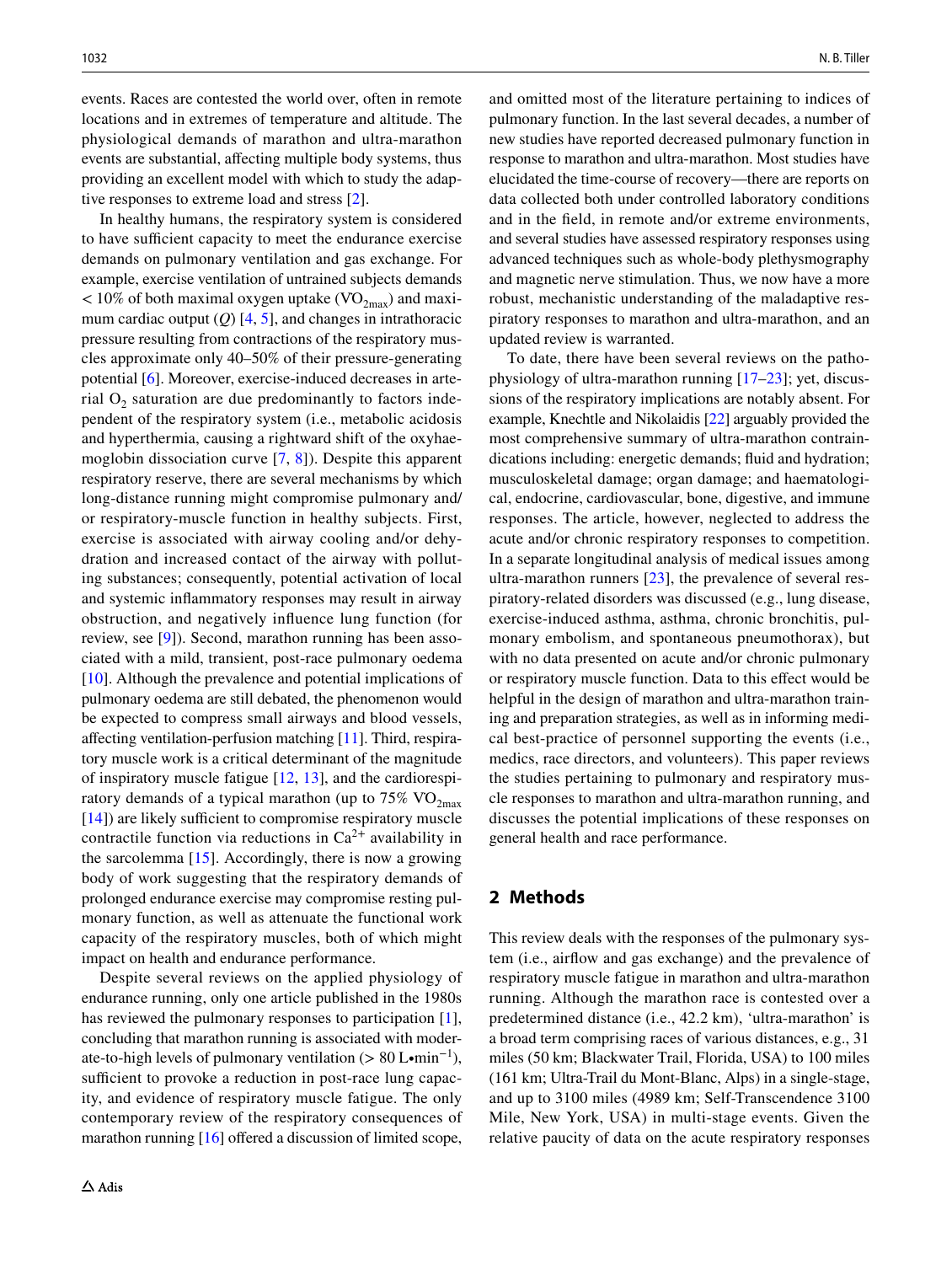to ultra-marathon running, there was no restriction on the race type considered for inclusion, with the caveat that the article assessed responses specifcally to ultra-marathon (i.e., footraces) and not ultra-endurance racing in general. Articles were searched via three online databases (Pubmed, MEDLINE, Google Scholar; 1924–2019), and the searchterms comprised various combinations of the following: extreme-endurance; fatigue; lung; marathon; pathophysiology; physiology; pulmonary; respiratory; ultra-endurance; and ultra-marathon. The reference lists of those articles selected for inclusion were manually searched for additional literature.

### **2.1 Inclusion/Exclusion Process**

The following inclusion criteria were applied to the original abstracts retrieved using the above search-terms: (1) the study made a novel contribution to the literature on marathon or ultra-marathon (the latter defned as a race distance greater than a marathon) rather than ultra-endurance exercise in general; (2) the study explored aspects of pulmonary function and/or respiratory muscle function and/or respiratory muscle fatigue within the context of marathon or ultramarathon running; (3) the study made comparable pre- and post-race assessments of one-or-more aspects of pulmonary and/or respiratory muscle function (irrespective of the timecourse of the post-race measures); and (4) the article was available in English.

# **3 Results**

A total of 17 articles were originally found, two of which were unavailable in English and were, therefore, excluded from the summary (Table [1\)](#page-3-0) and additional analyses. Of the 15 remaining articles, nine made assessments before/ after a marathon, and six before/after an ultra-marathon; all were single-stage races except for one study investigating the responses to multiple, consecutive days of marathon running. A summary of the main fndings of all 15 studies is shown in Table [1](#page-3-0). With respect to pulmonary function, spirometry was the most widely utilised method (*n*  $= 12$ ), with several assessments of diffusing capacity ( $n =$ 4) and intrathoracic pressures  $(n = 2)$ . Respiratory muscle fatigue was widely assessed using volitional mouth-pressure manoeuvres  $(n = 6)$ , with only one study using objective nerve stimulation techniques. Most studies compared baselines measures to those made immediately after the cessation of exercise  $(n = 10)$ , with the remaining studies making assessments at varying post-race time-points (range 25 min - 3 days). Three articles made additional follow-up assessments at 24 h post-race. Finally, on those studies reporting a post-race decrease in one-or-more aspects of spirometry, additional independent analyses were conducted to elucidate if the reductions could be deemed *clinically* meaningful (i.e., fell below the lower-limits of normal; see "[Discussion"](#page-2-0)).

# <span id="page-2-0"></span>**4 Discussion**

#### **4.1 Pulmonary Function**

Pulmonary function was most commonly assessed via spirometry. This physiological test assesses the competency with which an individual inspires or expires volumes of air as a function of time by requiring the subject to perform a series of forced vital capacity (FVC) manoeuvres into a mouthpiece; it is a valuable tool for screening general respiratory health [[24\]](#page-9-19). An advantage of the technique is that spirometric assessments can be made both in the lab and in the feld using portable equipment. The disadvantages, however, are that the FVC manoeuvre is volitional, and requires a degree of training and subject competency for reproducible data to be obtained.

The frst study of pulmonary function in response to marathon running assessed lung capacity (FVC) in the frst 22 fnishers of the 1923 Boston Marathon, fnding that the post-race values were signifcantly reduced by 0.8 L (17%) [[25](#page-9-20)]. Several years later, pre- and post-race spirometric assessments revealed a fall in FVC of 0.7 and 0.9 L immediately following the Swiss marathons of 1927 and 1928, respectively [[26](#page-9-21), [27\]](#page-9-22), thus corroborating the initial observations. Due to the absence of robust reference standards at the time of publication, it was difficult to contextualise these early data. Moreover, the mechanistic basis for the observations remained unexplored for several decades until 1979 when Maron et al. [\[28](#page-9-23)] tested spirometry and alveolar diffusing capacity for carbon monoxide ( $DL<sub>CO</sub>$ ) in 13 runners, before and immediately after the Wisconsin Mayfair Marathon; they also made follow-up assessments of the individual maximal expiratory flow-volume (MEFV) curves. They found that FVC was reduced by  $\sim 0.5$  L (8.6%), attributable to an increase in residual volume (RV), but with no change in the forced expiratory volume in 1 s  $(FEV_1)$  or the mean  $DL_{,CO}$ . On assessing the post-race MEFV curves, the authors identifed a diminished FEV in 1–2 seconds  $(FEV_{1-2})$ , indicative of a reduction in small airway calibre at lower lung volumes, likely the result of an airway obstruction. This would be expected to permit premature closure of the airways and reduce FVC. Two years later, Mahler and Loke [[29\]](#page-9-24) observed a similar post-race fall in FVC (~0.6 L = 12.4%) with congruent reductions in  $FEV<sub>1</sub>$ (9.5%) and peak expiratory fow (PEF; 13.7%) immediately following a 100-km footrace. The authors also observed a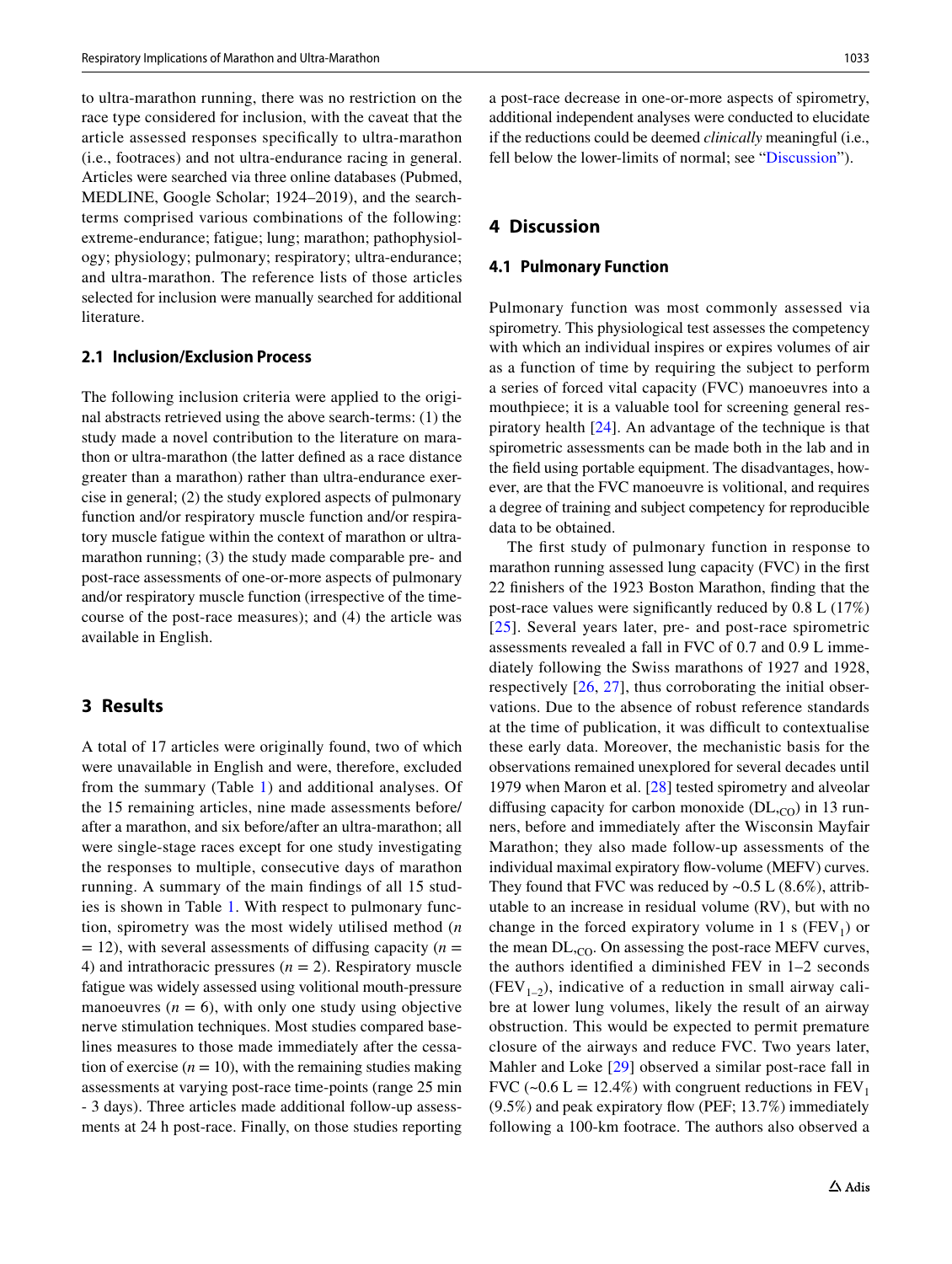| Author $(s)$                       | Date Event                                            | Participants              | Pre/post-race measures                                                                                                                                                                                                                        | Post-race timing     |
|------------------------------------|-------------------------------------------------------|---------------------------|-----------------------------------------------------------------------------------------------------------------------------------------------------------------------------------------------------------------------------------------------|----------------------|
| Gordon et al. $[25]$               | 1924 Marathon (42.2 km)                               | $N = 22$                  | FVC                                                                                                                                                                                                                                           | $< 5 \text{ min}$    |
| Maron et al. $[28]$                | 1979 Marathon (42.2 km)                               |                           | $N = 13$ (11 male) FVC FEV <sub>1</sub> $\leftrightarrow$ FEV <sub>1</sub> /FVC $\uparrow$<br>$\text{FEF}_{200-1200}$ RV DL, $_{\text{CO}} \leftrightarrow$                                                                                   | $< 5$ min; $+ 24$ h  |
| Mahler & Loke [29]                 | 1981 Ultra-marathon (100 km)                          | $N = 15$                  | FVC FEV <sub>1</sub> FEV <sub>1</sub> /FVC $\leftrightarrow$ PEF MEF <sub>50</sub>                                                                                                                                                            | $< 15$ min           |
| Loke et al. $[34]$                 | 1982 Marathon (42.2 km)                               | $N = 4$                   | $FVC \leftrightarrow FEV_1 \leftrightarrow PEF \leftrightarrow IC \leftrightarrow MIP\downarrow MEP\downarrow$<br>$P_{div}$ MVV <sub>12</sub>                                                                                                 | Data unavailable     |
| Miles et al. $[35]$                | 1983 Marathon (42.2 km)                               | $N=8$                     | $FVC \leftrightarrow FEV_1 \uparrow PEF \leftrightarrow DL_{rCO} \downarrow DM \downarrow CV \uparrow$                                                                                                                                        | $< 15$ min           |
| Warren et al. [37]                 | 1989 Ultra-marathon (24 h)                            | $N=10$                    | $FVC \leftrightarrow FEV_1 \leftrightarrow PEF \leftrightarrow IC \leftrightarrow MIP \leftrightarrow MEP \leftrightarrow$<br>$(MVV_{12} \downarrow$ [after 24 h])                                                                            | Data unavailable     |
| Manier et al. [36]                 | 1991 Marathon (42.2 km)                               | $N=11$                    | $DL_{,CO} \downarrow$ , $DL_{,NO} \downarrow$                                                                                                                                                                                                 | $\sim$ 30 min        |
| Chevrolet et al. [49]              | 1993 Marathon (42.2 km)                               | $N = 21$                  | MIP <sup><math>\downarrow</math></sup> MEP $\leftrightarrow$ (MVV <sub>12</sub> $\leftrightarrow$ [N = 15])                                                                                                                                   | $\sim$ 2.5 h         |
| Ker & Schultz $[50]$               | 1996 Ultra-marathon (87 km)                           | $N = 10 (8 \text{ male})$ | $MIP \leftrightarrow MIP_{TLim}$                                                                                                                                                                                                              | $\sim$ 3 d           |
| Ross et al. $\left[32\right]$      | 2008 Marathon $(42.2 \text{ km})$                     | $N=9$                     | $FVC \leftrightarrow FEV_1 \leftrightarrow PIFU$ PEF $\leftrightarrow MIPU$ MEP $\leftrightarrow$                                                                                                                                             | $< 20$ min; $+ 24$ h |
| Zavorsky et al. $[66]$             | 2014 Marathon $(42.2 \text{ km})$                     |                           | $N = 36$ (24 male) FVC FEV <sub>1</sub> $\leftrightarrow$ FEV <sub>1</sub> /FVC $\uparrow$ PEF $\leftrightarrow$ FEF <sub>25-75</sub> $\leftrightarrow$<br>$(DL_{,CO} \leftrightarrow DL_{,NO} \leftrightarrow DM_{,CO} \downarrow [N = 24])$ | $<$ 73 min           |
| Wüthrich et al. $[40]$             | 2015 Ultra-marathon (110 km)                          | $N = 22$                  | FVC↔ FEV1↓ PIF↓ PEF↓ MIP↓ MEP↓<br>$MV_{12}$ (P <sub>m,tw</sub> ) [N = 16])                                                                                                                                                                    | $< 90$ min           |
| Vernillo et al. $\lceil 33 \rceil$ | 2015 Ultra-marathon (330 km) $N = 29$                 |                           | FVC↓ FEV <sub>1</sub> ↓ PIF↓ PEF↓ IC $\leftrightarrow$ TLC↓ RV↓<br>$MVV_{12}$                                                                                                                                                                 | $< 5 \text{ min}$    |
| Zavorsky et al. $[39]$             | 2019 Marathon $(42.2 \text{ km})$                     | $N = 13$                  | $FVC$ $FEV_1$ $PEF$                                                                                                                                                                                                                           | $\sim$ 25 min        |
| Tiller et al. [38]                 | 2019 Marathon (42.2 km, $\times$ 10) $N = 9$ (6 male) |                           | $FVC \leftrightarrow FEV_1 \uparrow PEF \leftrightarrow MIP \leftrightarrow MEP \downarrow$                                                                                                                                                   | $< 15$ min           |

<span id="page-3-0"></span>**Table 1** A chronological summary of the literature pertaining to pulmonary and respiratory muscle function in response to marathon and ultramarathon running

*FVC* forced vital capacity, *FEV<sub>1</sub>* forced expiratory volume in 1 s, *FEF<sub>200–1200*</sub> flow measured during the exhaled volume between 200–1200 mL of air, *RV* residual volume, *DL*, *CO* difusing capacity of the alveoli for carbon monoxide, *DL*, *NO* difusing capacity of the alveoli for nitric oxide, *PIF* peak inspiratory flow, *PEF* peak expiratory flow, *MEF<sub>50</sub>* maximum expiratory flow at 50% of the FVC, *IC* inspiratory capacity, *MIP* maximum inspiratory pressure, *MEP* maximum expiratory pressure,  $P_{di,IC}$  peak inspiratory transdiaphragmatic pressure,  $MV_{12}$  maximum voluntary ventilation, *DM* membrane difusing capacity, *CV* closing volume, *TLim* time to the limit of tolerance, *Pm,tw* mouth twitch-pressure, *TLC* total lung capacity, *↑* increase, ↓ decrease, ↔ no change

post-race drop in the maximal expiratory fow at 50% of FVC ( $MEF_{50}$ ), thereby supporting the notion that decreases in pulmonary function in this context might be attributable to small airway obstruction. The mechanisms underpinning this apparent airway obstruction are unclear, although they may be associated with a degree of airway infammation (e.g., increased concentrations of polymorphonuclear neutrophils), as reported by Bonsignore et al. [[30](#page-9-25)] following marathon running. Given that post-marathon nitric oxide (NO) concentrations were also elevated, the authors postulated that NO may have modulated the changes in exerciseassociated airway infammation [\[30](#page-9-25)]. Moreover, Araneda et al. [[31](#page-9-26)] observed a greater relative increase in pulmonary pro-oxidative levels (hydrogen peroxide and nitrogen dioxide) following marathon running when compared to either half-marathon or 10-km running, thus suggesting that running time is positively associated with the magnitude of the acute post-exercise, pro-oxidative state. Nevertheless, to the author's knowledge, the prevalence and magnitude of airway infammation following ultra-marathon running (i.e., exercise of a longer duration and lower intensity) remain to be assessed.

Several of the studies on pulmonary function following distance running – Maron et al. (marathon) [[28\]](#page-9-23), Ross et al. (marathon) [[32\]](#page-9-27), and Mahler and Loke (ultra-marathon) [\[29\]](#page-9-24) – made their assessments immediately after exercise, with follow-up measurements at 24 h post-race, by which time parameters had returned to baseline. Critically, both Mahler and Loke and Ross et al. made additional assessments at 2.5 h and 4 h post-race, respectively, by which point values had partially-recovered. Such a time-course of recovery (i.e., a transient decrease in function that recovers within a few hours), suggests that pulmonary function may have been infuenced by a degree of respiratory muscle fatigue (see below).

More recently, Vernillo et al. used the absolute distance and unique terrain of extreme-endurance exercise as an excellent model to assess the adaptive potential of the human respiratory system. The researchers assessed spirometry before, during and immediately after a 330-km mountain ultra-marathon  $[33]$  $[33]$  $[33]$ . The main findings were congruent with the existing data, i.e., signifcant post-race decreases in FVC (9.5%), FEV<sub>1</sub> (9.7%) and PEF (8.7%), but the ratios of  $FEV<sub>1</sub>/FVC$ , and  $FEV<sub>1</sub>/PEF$  were reasonably well-maintained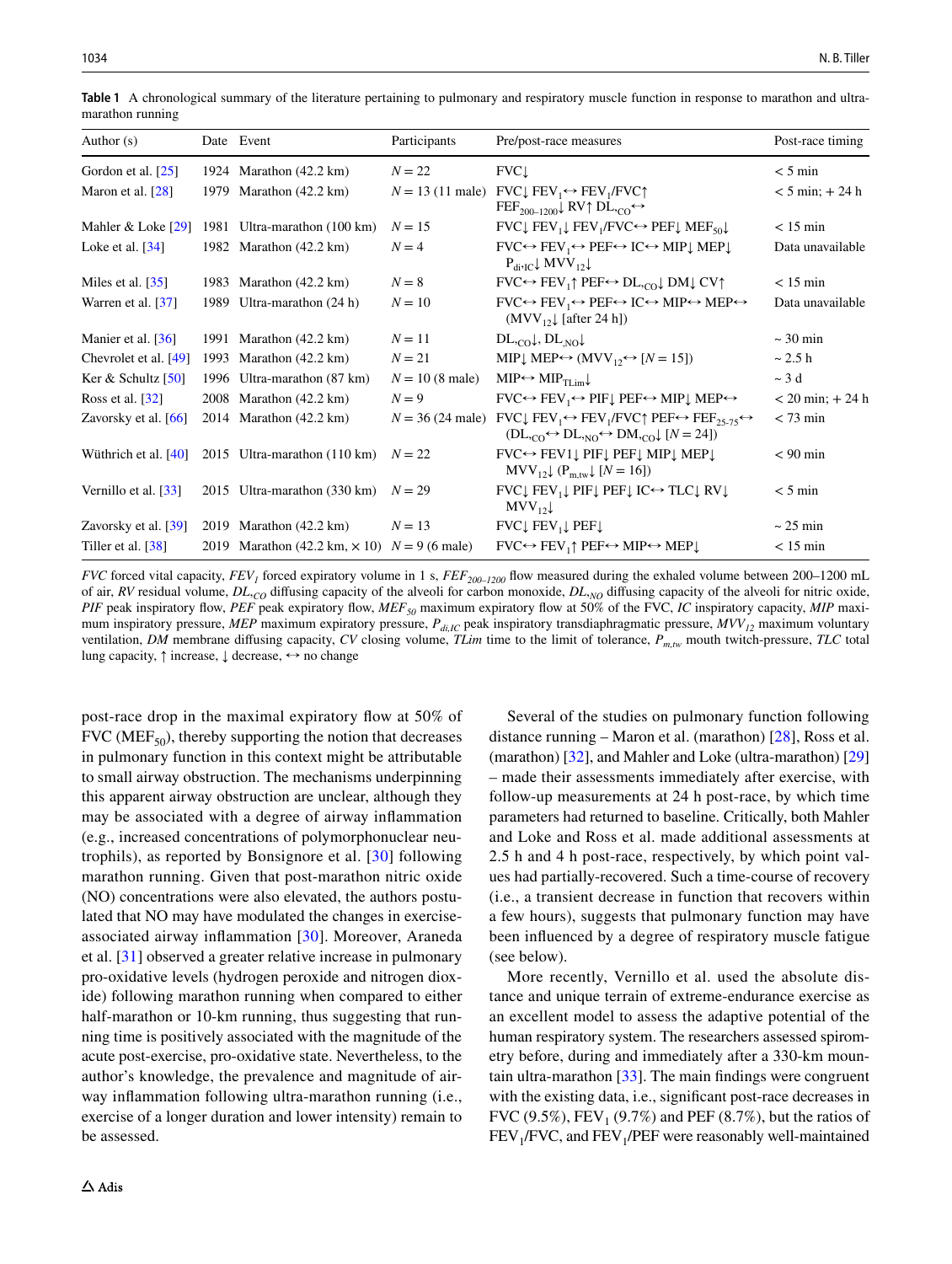pre-to-post race, thereby discounting lower- and upperairway obstruction, respectively. Moreover, there was no evidence of airway obstruction on visual inspection of the MEFV curves. There was a signifcant post-race reduction in the maximum voluntary ventilation in 12 s ( $MVV_{12}$ ), which led the authors to attribute their fndings, at least in part, to a fall in respiratory muscle endurance. Collectively, these studies suggest that both marathon and ultra-marathon running is sufficient to induce substantial, albeit highly varied, reductions in pulmonary function, with or without the presence of airway obstruction, and which are likely to be infuenced by aspects of respiratory muscle fatigue.

There are several studies to the contrary, however, reporting limited evidence of a reduced pulmonary function following marathon or ultra-marathon running. In the early 1980s, Loke et al. [[34](#page-9-29)] showed no change in pre-to-postmarathon vital capacity (VC), inspiratory capacity (IC) or  $FEV<sub>1</sub>$ . A year later, pre- and post-marathon spirometric assessments were supplemented by additional measures of pulmonary and membrane diffusing capacity  $(DL<sub>CO</sub>)$  and DM, respectively) via the single-breath technique [[35](#page-9-30)]. There was a post-race reduction in  $DL_{,CO}$  (observations that have been confirmed elsewhere [\[36](#page-9-32)]), as well as decreases in DM and closing volumes (CV) associated with a decrease in lung recoil, which the authors speculated may have been due to a modest degree of pulmonary oedema. Nevertheless, there was no associated infuence on lung capacity or flow rate. Research by Zavorsky et al. observed a modest 2% decrease in post-marathon FVC, but no other changes in post-marathon indices of pulmonary function with the exception of a 12% decrease in alveolar membrane-difusing capacity for carbon monoxide  $(DM,_{CO})$ . When spirometry was performed by ten competitors at 3-h intervals throughout a 24-h ultra-marathon, there was a steady decline in lung function as the challenge progressed, but without any of the reductions reaching statistical signifcance [[37](#page-9-31)]. Finally, in a ten-marathon stage-race we recently showed no consistent pre- to post-marathon decreases in  $FVC$ ,  $FEV<sub>1</sub>$ , or  $PEF$ , thereby alluding to the robustness of the healthy respiratory system to respond to multiple consecutive days of endurance stimuli [[38\]](#page-10-5).

The published literature, therefore, shows equivocal fndings with respect to pulmonary function following marathon and ultra-marathon running, but the reasons for such inconsistencies are unclear. There is considerable variation in the race distances and durations studied, including marathon  $(42.2 \text{ km}, \text{ mean race time} < 3 \text{ h } 30 \text{ min})$ , ultra-marathon ranging from 100 km (7 h 42 min) to 330 km (124 h 19 min) in a single stage, and multi-stage races of up to 400 km (46 h). Moreover, although the specifcs of the race environment were not always reported, this likely varied in terms of both terrain and cumulative elevation which, in turn, would infuence exercise intensity, and there was no consistency in the magnitude or prevalence of the observed decrease in pulmonary function. Furthermore, despite a range in athlete ability and experience among studies, there does not appear to be any correlation between the magnitude of the post-race fall in FVC and marathon fnish time [\[28](#page-9-23)]. A recent study in which post-race spirometric values were reduced by 19–24% found no diference in the magnitude or prevalence of the change between males and females, or between subjects who completed a full- or half-marathon [\[39](#page-10-4)]. The available studies report airway obstruction intermittently, and although airway obstruction did appear to be slightly more common following ultra-marathon, the limited number of studies make this difficult to interpret. Interestingly, respiratory muscle fatigue was sometimes reported without a concomitant decline in lung function, thus reinforcing the notion that the two phenomena are independent, but a decrease in pulmonary function was always explained with at least some evidence of respiratory muscle fatigue, airway obstruction, or both. A further consideration is that there is variability with respect to the timing of post-race measures (range 5 min - 3 days). Exercise-induced decreases in pulmonary function are transient, and usually recover within a few hours of exercise cessation; as such, the literature is likely to be contaminated by non-signifcant fndings from assessments made several hours or days postrace. Finally, respiratory responses were recorded following marathons contested in the summer [\[29](#page-9-24), [37,](#page-9-31) [38](#page-10-5), [40\]](#page-10-3), in warm conditions  $[41]$ , below freezing  $[41]$  $[41]$ , or in a temperaturecontrolled laboratory [[32\]](#page-9-27), with no pattern in the post-race fall in pulmonary function. As a result, although decreased pulmonary function following marathon and ultra-marathon running is likely attributable to various combinations of airway obstruction, restriction, and respiratory muscle fatigue, further studies are needed to elucidate the specifc external triggers for these mechanisms. Table [1](#page-3-0) offers a summary of the pertinent studies and their main fndings with respect to pulmonary function.

#### **4.2 Respiratory Muscle Fatigue**

Respiratory muscle fatigue is a phenomenon whereby the inspiratory and/or expiratory muscles exhibit a reduced force-generating capacity relative to baseline measures [\[42](#page-10-7)]. Respiratory muscle fatigue has been assessed objectively using magnetic nerve stimulation following high-intensity, exhaustive cycling, running, and arm-cranking [[12,](#page-9-11) [43,](#page-10-8) [44](#page-10-9)], and indirectly using maximal volitional mouth-pressure manoeuvres following swimming and rowing time-trials [[45,](#page-10-10) [46\]](#page-10-11). Until the early 1980s, few studies had assessed the prevalence of respiratory muscle fatigue in response to marathon or ultra-marathon. There are now a number of reports of respiratory muscle fatigue under these conditions, the majority of which have used mouth-pressure manoeuvres as a surrogate for respiratory muscle force output, although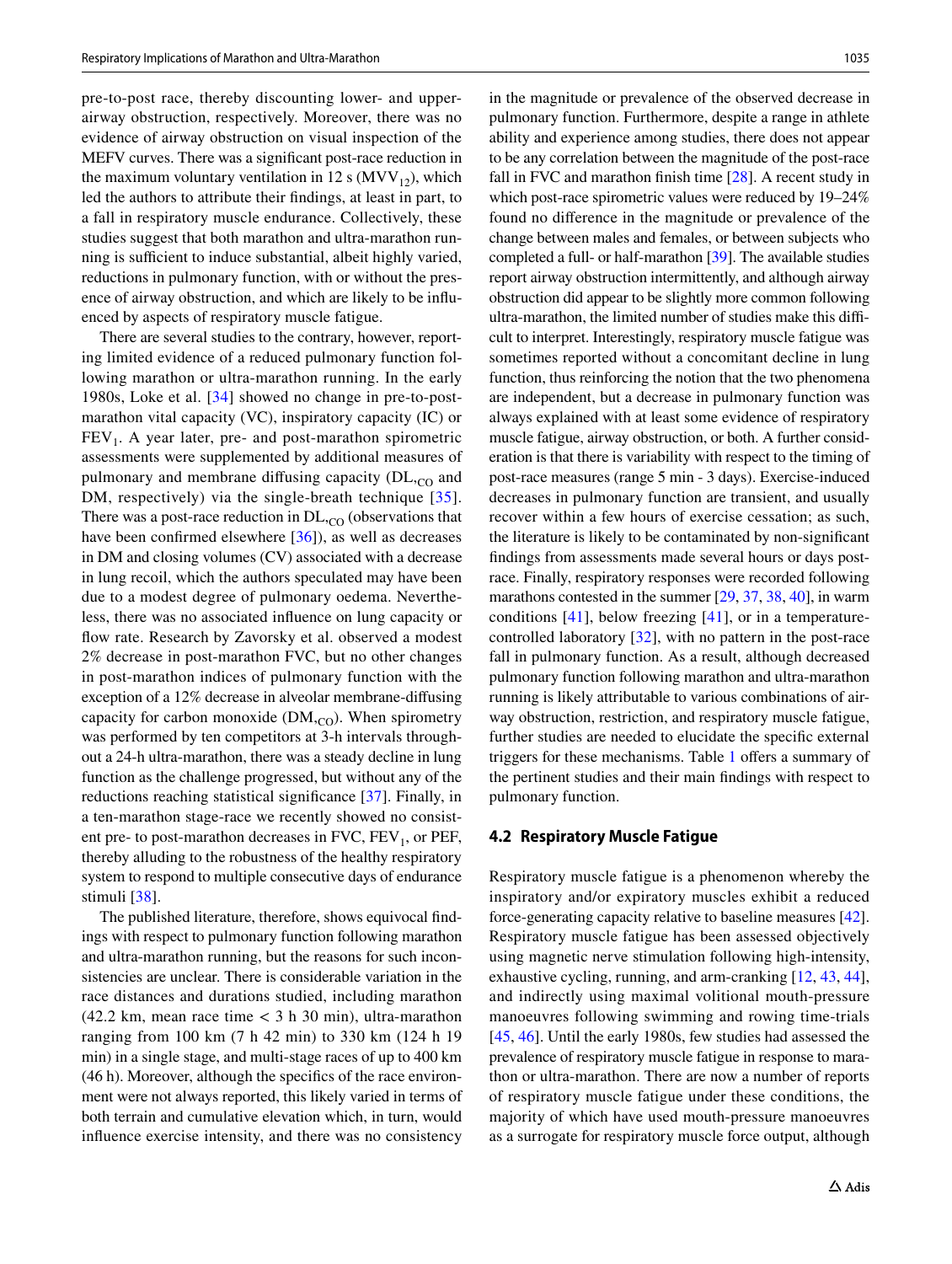several have also used  $MVV_{12}$  to estimate respiratory muscle endurance. Mouth-pressure manoeuvres are considered a global measure of respiratory muscle strength [[47](#page-10-12)]. The technique is reproducible [[48](#page-10-13)], non-invasive, can be reported alongside well-established normative data, and – critically for the study of marathon and ultra-marathon running – can be applied easily in the feld using a handheld device. A common limitation of the technique is that manoeuvres are volitional, dependent on athlete motivation, and might be subject to a practice effect; these factors should be considered when interpreting the following data.

One of the first studies to assess respiratory muscle strength in response to competitive marathon reported a signifcant pre- to post-race fall in maximum inspiratory and expiratory mouth pressures of 16% and 28%, respectively [\[34\]](#page-9-29). The authors also reported a significant 20% fall in the peak transdiaphragmatic pressure elicited by IC manoeuvres, and a 10% reduction in respiratory muscle endurance assessed via  $MVV_{12}$ . Although these data were obtained from a small sample  $(n = 4)$ , the findings have since been corroborated in larger samples, in which similar reductions in maximum inspiratory pressure (~15%) were observed (*n*  $= 21$  [[49](#page-10-0)];  $n = 9$  [\[32\]](#page-9-27)). It is worth noting that both studies measured, but found no evidence of, expiratory muscle fatigue.

By contrast, there were no signifcant changes in preto post-race respiratory muscle strength immediately fol-lowing an 87-km ultra-marathon [\[50\]](#page-10-1), or at any stage of a 24-h footrace during which assessments were made at 3-h intervals [[37](#page-9-31)]; both studies observed post-race reductions in respiratory muscle endurance when assessed via inspiratory task-failure and  $MVV_{12}$ , respectively. It should be noted that the post-race assessments in the former study by Ker et al. [\[50](#page-10-1)] were made 3 days after the event, by which time any transient efects of exercise on respiratory muscle contractile function would likely have abated; it is possible, therefore, that they underestimated the degree of respiratory muscle fatigue. In an effort to assess the presence of a cumulative reduction in resting respiratory muscle strength, we recently assessed maximum static mouth-pressures periodically throughout an ultra-marathon stage race comprising 10 marathons in 10 consecutive days [\[38](#page-10-5)]. Contrary to our hypothesis, there was no baseline drift in respiratory muscle function. Moreover, there was no post-marathon decrease in maximum inspiratory muscle strength, although there were persistent pre- to post-marathon decreases in maximum expiratory muscle strength. Collectively, these data suggest that inspiratory muscle fatigue is a common response to marathon running, whereas it may be that ultra-marathon running more readily provokes expiratory muscle fatigue.

Respiratory muscle work is a critical determinant of the magnitude of exercise-induced diaphragmatic fatigue [[12,](#page-9-11) [13](#page-9-12)]. The running velocities typical of a single-stage

marathon induce moderate-to-high levels of cardiorespiratory stress in the region of  $60-75\%$  VO<sub>2</sub>max, depending on trained status[\[14](#page-9-13)]. Moreover, participants in published studies have recorded mean race times of  $<$  3 h 30 min [\[32](#page-9-27), [34](#page-9-29)], thus representing the 91st percentile. As such, those subjects likely exhibited higher average ventilations than recreational runners. By contrast, ultra-marathons, particularly those of extreme distance, necessitate that runners temper their race intensity in order to prioritise endurance for the latter stages of the event. Throughout an ultra-endurance stage race [\[38\]](#page-10-5), this notion of preservation manifested in lower ratings of post-marathon dyspnoea  $\sim 2.0$ , Borg CR10 scale) relative to those reported elsewhere during a single marathon competition  $($   $\sim$  12, Borg 6–20 scale [\[32](#page-9-27)]). As such, it may be that most long-distance ultra-marathons do not impose a sufficient ventilatory stimulus to provoke fatigue of the inspiratory muscles. By contrast, the major expiratory muscles (e.g., the rectus abdominis), adopt several nonventilatory roles during exercise, including postural support [[51\]](#page-10-14) and static contractions to increase thoracic pressure to stifen the spine [[52](#page-10-15)]. Moreover, the specifc demands of ultra-marathon running (e.g., uneven terrain, long durations, carrying weighted backpacks) likely increase postural loads on the abdominals, thereby rendering them more susceptible to fatigue. Although the diaphragm also has a postural role, this is only coordinated with its respiratory functions during transient, intermittent disturbances to trunk stability (e.g., brief arm movements) [[53](#page-10-16)]. Moreover, when humoral factors mediate ventilation (e.g., during sustained exercise), postural drive to the phrenic motoneurons is withdrawn and respiratory input is prioritised [\[54](#page-10-17)]. A diminished postural drive to the diaphragm, coupled with a modest ventilatory demand, would be a likely explanation for the lack of inspiratory muscle fatigue thus far noted in response to ultra-marathon running.

When interpreting the data on respiratory muscle function following marathon and ultra-marathon running, the timescale of recovery is an important consideration because it offers an insight into the contributing mechanisms. Studies that have assessed maximum mouth pressures pre- and post-marathon or ultra-marathon have noted: (1) signifcant reductions immediately post-race  $[35, 38]$  $[35, 38]$  $[35, 38]$  $[35, 38]$ ; (2) significant reductions at 2.5 h post-race  $[49]$ ; (3) partial recovery at 4 h post-race [\[32\]](#page-9-27); and (4) full recovery at 24 h post-race [[32\]](#page-9-27). There are currently no published studies that report manifestations of respiratory muscle fatigue beyond 24 h post-race. Such a time-course of recovery is indicative of low-frequency, peripheral fatigue, the underlying mechanisms of which are thought to be reduced  $Ca^{2+}$  release from the sarcoplasmic reticulum, reduced  $Ca^{2+}$  sensitivity of the myofbrils, and/or damaged sarcomeres caused by overextension of the muscle fbres [\[55\]](#page-10-18). Given that values are lowest immediately after exercise, and appear to partially recover at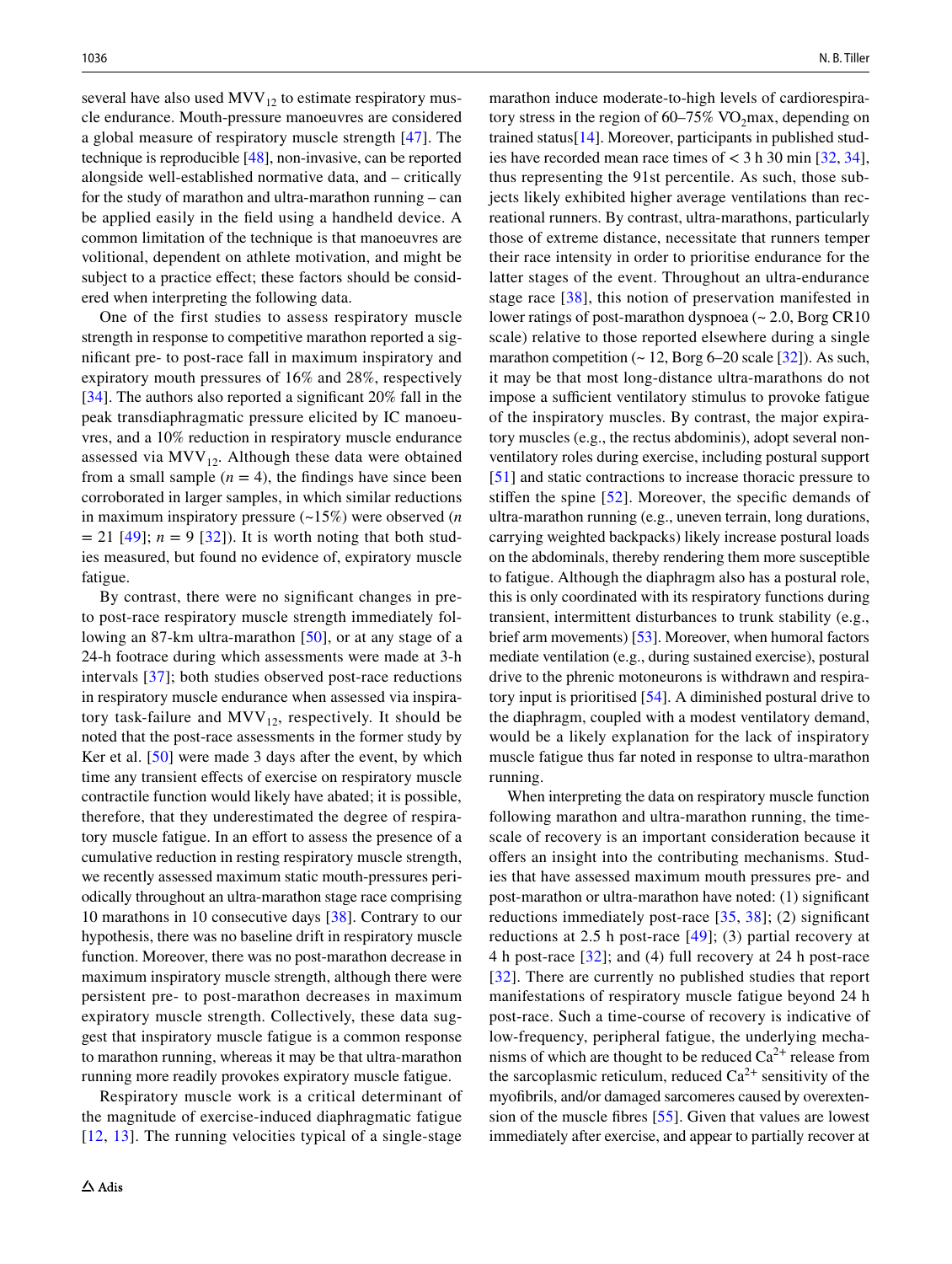4 h, the fatigue observed was likely due to reduced calcium release and/or sensitivity.

To date, only one study has assessed respiratory muscle fatigue following ultra-marathon running using nerve stimulation techniques to artifcially (and maximally) activate the respiratory muscles [[40\]](#page-10-3). Direct induction of the phrenic nerves using this procedure is preferred to maximal static mouth-pressure manoeuvres because it results in an involuntary response from the respiratory muscles that is not infuenced by participant motivation. Twenty-two experienced ultra-marathon runners completed a 110-km mountain race with  $\sim 6000$  m of positive elevation. Assessments made within 90 min of the fnish demonstrated a signifcant reduction in both maximum inspiratory and expiratory mouth pressures (16% and 21%, respectively), and a further 19% reduction in the inspiratory mouth twitch-pressure following cervical magnetic stimulation. Given that there were only minor changes in post-race voluntary activation of the inspiratory muscles (i.e., the ratio between superimposed twitch amplitude and the subsequent mouth twitch-pressure), the authors proposed that fatigue of the inspiratory muscles under these conditions was attributable to peripheral neuromuscular factors, as opposed to fatigue that was centrally mediated. The observation of a signifcant fall in the inspiratory mouth twitch-pressure challenges the existing ultra-marathon literature, which has largely failed to observe such a fatigue of the inspiratory muscles. One explanation is the nature of the race contested (Ultra-trail du Mont-Blanc, Alps) which has strict qualifying standards, high elevation gain, and necessitates runners of exceptional ability and experience. As such, it is likely that the race induced substantial and sustained pulmonary ventilation, aboveand-beyond that observed in most other race types, thus, predicating the observed fatigue. Table [1](#page-3-0) offers a summary of the pertinent studies and their main fndings with respect to respiratory muscle function.

#### **4.3 Thoracic Load Carriage**

Marathons contested in remote locations (e.g., in the mountains), and most ultra-marathons, require participants to run with backpacks that contain essential equipment including basic medical supplies, emergency clothing, and food. Several studies have assessed the infuence of weighted backpacks on resting pulmonary function, observing signifcant reductions in both FVC and  $FEV_1$  [[56–](#page-10-19)[58](#page-10-20)]. In an effort to elucidate the mechanisms underpinning these findings, Dominelli et al. [[59](#page-10-21)] used oesophageal balloon catheters to assess intrathoracic pressures and respiratory mechanics during treadmill walking with backpacks of diferent masses. Relative to un-weighted backpacks, and a no-pack control, there was a progressive reduction in both FVC and  $FEV<sub>1</sub>$ with increasing pack weight (15, 25, and 35 kg), a finding

attributed to ribcage restriction caused by changes in chestwall compliance. A further observation was that heavier backpacks increased the work of breathing, although this was likely due to an increased minute ventilation second to elevated metabolic demands. Interestingly, there was no diference in FVC between the unweighted backpack and the no-pack control, suggesting that chest-straps alone do not infuence lung capacity. Nevertheless, due to the presence of adequate ventilatory reserve, acute reductions in FVC are unlikely to hinder minute ventilation during exercise of a low ventilatory demand [[59\]](#page-10-21).

Notwithstanding the infuence of weighted backpacks on pulmonary function, elevated thoracic loads may also infuence the fatigability of respiratory muscles, although fndings are inconsistent. Nadiv et al. [[60](#page-10-22)] assessed the root mean square (RMS) amplitude and mean power frequency of the external intercostals and sternocleidomastoids during 1-h treadmill marching with, and without, a backpack weighing 15 kg. The load resulted in a signifcant increase in EMG, suggesting a degree of fatigue with a central component. Nevertheless, these observations do not necessarily translate to diminished function, given that submaximal walking with backpack loads ranging from 0 to 20 kg have no infuence on parameters of respiratory muscle strength [[61](#page-10-23)]. Sixty minutes of brisk walking with a heavy backpack (25 kg), however, significantly reduced inspiratory and expiratory muscle strength by 11% and 13%, respectively. Values were further reduced to 16 and 19%, respectively, following a sub-sequent 2.4-km time-trial [\[62\]](#page-10-24). Collectively, these data suggest that heavier thoracic loads (i.e.,  $> 20$  kg) are necessary to infuence respiratory muscle function during prolonged exercise, although studies using nerve stimulation techniques are needed to objectively corroborate these fndings. It is worthy of consideration that, while certain military training regimens and ultra-endurance expeditions might require marching and running with backpacks weighing  $> 20$  kg, the majority of marathons and ultra-marathons do not; as such, the infuence of weighted backpacks on the magnitude and prevalence of respiratory muscle fatigue during these race types is likely minimal.

#### **4.4 Implications for Health and Performance**

There are several means by which reduced pulmonary function and/or respiratory muscle fatigue might impact on health or endurance running performance. First, the respiratory muscles have a critical role in maintaining torso stabilisation during exercise. The diaphragm, for example, contracts isometrically during repetitive postural tasks [\[63](#page-10-25)], and the major expiratory muscles contract to provide postural support [[51](#page-10-14)] by increasing intra-abdominal pressure [[52](#page-10-15)], thereby stifening and stabilising the lumbar spine. This likely helps to protect spinal structures during periods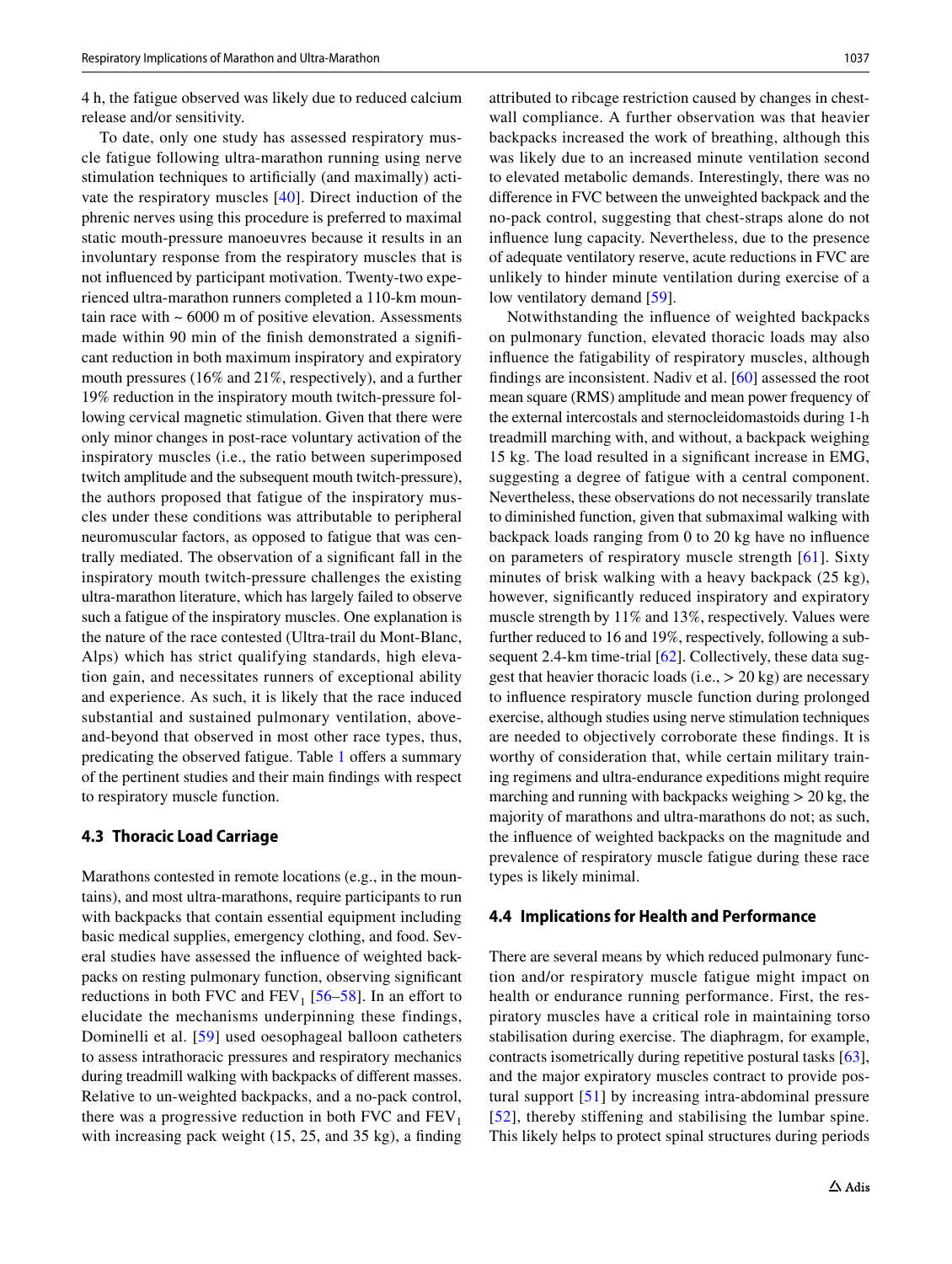of postural disturbance. As a consequence, exercise that induces expiratory muscle fatigue might place the runner at a greater risk of injury, and render them less able to sustain the rigours of competition. Moreover, when considering the substantial exercise-induced reductions in calf and quadriceps strength following ultra-marathon [[64](#page-10-26)], a simultaneous respiratory and locomotor muscle fatigue may further increase the risk of fall and/or injury when traversing challenging terrain (e.g., a rocky or mountainous trail).

Second, the infuence of lung function on marathon performance was recently assessed in a sample of 110 marathon runners  $[65]$  $[65]$ . Baseline spirometry was performed  $\sim$ 3 days prior to a competitive marathon, after which runners were subcategorised by fnish time. There were signifcant negative correlations between indices of pulmonary function and marathon fnish time; i.e., faster marathon runners exhibited better metrics of lung function (FVC;  $r = -0.41$ , *p* < 0.001: FEV<sub>1</sub>; *r* = − 0.40, *p* < 0.001: PEF; *r* = − 0.50,  $p = 0.005$ ). These data should be interpreted with care, inasmuch as there may be other reasons why runners with better lung function produced faster marathons; e.g., taller individuals (and those with larger lung capacities) are also likely to exhibit a longer stride length. Nevertheless, in an earlier study, Warren et al. [\[37](#page-9-31)] assessed lung function every 3 h in competitors of a 24-h footrace. There were signifcant reductions in MVV<sub>12</sub> after 24 h, which were significantly related to the variance in running speed. The authors concluded that the decrease in ventilatory muscle endurance might constrain running speed during extremely long ultramarathons. These studies provide interesting insights into lung function and its potential predictive power on endurance running performance.

Finally, although a decrease in pulmonary function appears to be a common response to marathon and ultramarathon running, a pertinent question is whether such decreases reach levels of clinical importance (i.e., do postrace values fall below the lower-limits of normal?). Given that the majority of studies do not address this question directly, those that reported signifcant post-race reductions in spirometric indices were collated and subjected to further analyses. Of the initial eight studies, one did not report baseline function  $[66]$  $[66]$  $[66]$ , and another reported mean data from subjects of various sexes, ethnicities, contesting both marathon and half-marathon [\[39](#page-10-4)], and the appropriate reference equation could not be discerned. For the six remaining studies, mean pre- to post-race data were analysed using the regression equations supplied by the Global Lung Function Initiative [\[67](#page-10-28)], and then compared to the most current population-specifc reference values and their lower-limits of normal [[68\]](#page-10-29). While care was taken to include the appropriate participant demographics and to separate data obtained from male and female runners, this was not possible in only one study (1/3 female sample) due to the non-reporting of individual subject data  $[40]$  $[40]$ ; in this instance, the reference values for males were used so that the data could be interpreted conservatively.

The fndings from these analyses are shown in Table [2,](#page-8-0) and several conclusions were drawn: (1) the largest mean pre- to post-race decrease in pulmonary function (FVC +  $FEV<sub>1</sub>$ ) was exhibited following an ultra-marathon [\[29](#page-9-24)]. The subjects in that study exhibited baseline function that was slightly lower than that generally reported elsewhere (FVC  $= 5.0$  L [94% predicted]; FEV<sub>1</sub> = 3.79 L [87% predicted]); (2) immediately following the race, there was a signifcant decrease in both FVC (4.38 L [87% predicted]) and  $FEV<sub>1</sub>$ (3.43 L [79% predicted]), both of which remained within an acceptable range of the lower-limit of normal (FVC  $= 4.27$  L; FEV1 = 3.45 L). Relative to the other studies, these were the lowest post-race values when expressed as a percentage of predicted values (with the exception of Gordon et al., who only provided data on the FVC); (3) in all studies reassessed, the post-race  $FEV<sub>1</sub>/FVC$  ratio remained within acceptable limits (range 0.78–0.85), and in only one of these studies was there a noteworthy increase in the ratio [[28](#page-9-23)], suggesting a degree of restriction (i.e., greater expiratory flow rates relative to lung capacity); (4) the most robust post-race lung function was observed in those groups who exhibited the strongest baseline function. Given these observations, it is reasonable to suppose that the respiratory systems of trained runners are sufficiently robust to endure most race types, providing that athletes begin the race with a healthy resting function. Although speculative, the same magnitude of response in an individual with below-average baseline parameters, or in an individual with a pre-existing respiratory disorder (e.g., asthma), may result in manifestations of clinical signifcance. If such a scenario presents itself, some authors have suggested that runners requiring supplemental oxygen on the basis of respiratory distress should be disqualifed from competition  $[21]$  $[21]$  $[21]$ . Accordingly, pre-event respiratory screening is recommended, particularly for individuals participating in events staged in remote and/or extreme environments where medical assistance may not be readily available.

#### **4.5 Limitations and Future Perspectives**

There are limited data on acute pulmonary and respiratory muscle function following marathon and ultra-marathon, for several reasons. First, despite the growing popularity of ultra-marathon, participant numbers are still low relative to other sports. Moreover, runners are often reluctant to compromise their race preparation and/or recovery to volunteer for data-collection protocols, particularly when considering the long and arduous training necessary to compete. Second, endurance races, particularly ultra-marathons, are often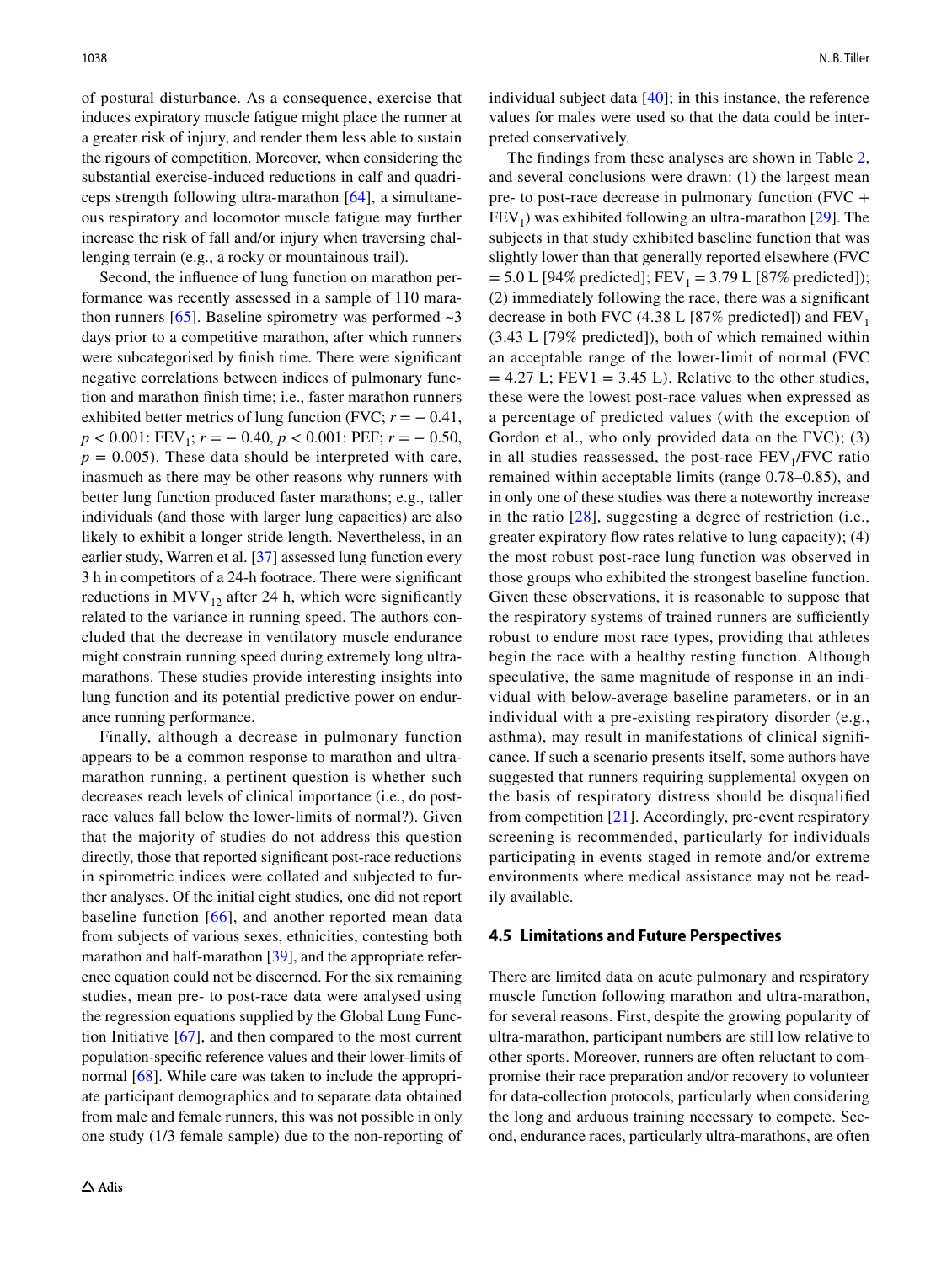<span id="page-8-0"></span>

|                  |  |  |  | Table 2 Basic spirometry, for those studies reporting significant post-race reductions, reported alongside the predicted values and the lower- |  |  |  |  |
|------------------|--|--|--|------------------------------------------------------------------------------------------------------------------------------------------------|--|--|--|--|
| limits of normal |  |  |  |                                                                                                                                                |  |  |  |  |

| Author $(s)$                      |      | Date Event                            | $FVC L$ (%Pred) |                   |     | $FEV_1 L$ (%Pred)      |             |     | FEV <sub>1</sub> /FVC (Pred)         |                   |     |
|-----------------------------------|------|---------------------------------------|-----------------|-------------------|-----|------------------------|-------------|-----|--------------------------------------|-------------------|-----|
|                                   |      |                                       | <b>PRE</b>      | <b>POST</b>       | LL. | <b>PRE</b>             | <b>POST</b> | LL. | <b>PRE</b>                           | <b>POST</b>       | LL. |
| Gordon et al. [25]                | 1924 | Marathon $(42.2 \text{ km})$          | 4.3(91)         | $3.5(74)^*$ 3.8 - |     |                        |             |     |                                      |                   |     |
| Maron et al. $[28]$               |      | 1979 Marathon (42.2 km)               | 5.6 (106)       | 5.1 (97)          |     | 4.2 $4.4(102)$         | 4.3 (99)    |     | 3.4 $0.78(0.82)$ $0.84(0.82)$ $0.71$ |                   |     |
| Mahler and Loke [29]              |      | 1981 Ultramarathon (100 km)           | 5.0(94)         | 4.4(82)           |     | $4.3 \quad 3.8 \ (87)$ | $3.4(79)*$  |     | $3.5$ 0.76 (0.82) 0.78 (0.82) 0.71   |                   |     |
| Ross et al. $[32]$                |      | 2008 Marathon (42.2 km)               | 5.7 (104)       | 5.5 (99)          |     | $4.4 \quad 4.6(103)$   |             |     | $4.6(102)$ 3.6 0.81 (0.82)           | $0.84(0.82)$ 0.72 |     |
| Wüthrich et al. [40]              |      | 2014 Ultramarathon (110 km)           | 4.2(88)         | 4.1(86)           |     | $3.8$ $3.8$ (98)       | 3.5(91)     |     | $3.0 \quad 0.90 \ (0.81)$            | $0.85(0.81)$ 0.70 |     |
| Vernillo et al. $\left[33\right]$ |      | 2015 Ultramarathon (330 km) 5.2 (104) |                 | 4.7(94)           | 3.9 | $4.1(104)$ $3.7(94)$   |             |     | $3.1$ 0.80 (0.80) 0.80 (0.80) 0.69   |                   |     |

*FVC* forced vital capacity, *FEV<sub>1</sub>* forced expiratory volume in 1 s, *%Pred* percentage of the predicted normal value, *LL* lower-limit of normal \*Value below the lower-limit of normal. NB, data from Wüthrich et al. comprised a 1/3 female cohort, with predicted values and lower-limits assumed for males

contested in remote locations and environmental extremes, which do not lend themselves to complex or invasive datacollection protocols requiring equipment that can be rarely transported. As a result, many of the studies included in the present review are restricted to basic spirometry and handheld mouth-pressure devices, which are convenient and easily-transportable but do not provide particularly mechanistic insights. Moreover, given the transient nature of the post-race decreases in pulmonary and respiratory muscle function, complex procedures that take additional time to perform would rarely yield valid data. To gain a more comprehensive understanding of the pulmonary and respiratory muscle responses to marathon and ultra-marathon, there must be a drive to obtain more robust, high-quality data. This can be achieved by: (1) not spurning laboratory-based studies for fear of compromising ecological validity; (2) contriving to transport laboratory-based equipment into the feld; and (3) using innovative study methodologies when neither of these former two can be achieved.

There are several pertinent areas of research that warrant further study. Decreases in pulmonary function following marathon and/or ultra-marathon have been reported with, and without, the presence of airway obstruction; furthermore, the magnitude of the response to any given race is highly variable. Accordingly, more research is needed to establish the characteristics that make runners susceptible to post-race decrements in pulmonary function. Where changes in function are observed, more data are needed to elucidate the causative mechanisms. There is also a growing body of research to suggest that marathon running may be associated with a mild and transient pulmonary oedema in up to half of all participants [\[10\]](#page-9-9); yet, to the author's knowledge, there is but a single case-report of pulmonary oedema occurring in two runners following a 90-km ultra-marathon [\[69](#page-10-30)]. Further research is needed in this regard to elucidate the tolerability to races of extreme distance and duration. With respect to respiratory muscle function, a majority of studies have

inferred respiratory muscle fatigue using subjective (voluntary) mouth-pressure manoeuvres, with only one study revealing the mechanisms of action using objective nervestimulation techniques [\[40](#page-10-3)]. More data are needed, specifcally, to assess inspiratory and expiratory muscle fatigue following marathon/ultra-marathon running using magnetic stimulation of the phrenic and thoracic nerves. Finally, further studies are needed to clarify whether targeted respiratory muscle training has the potential to offset respiratory muscle fatigue in response to endurance running, and the extent to which this might impact on performance.

# **5 Conclusion**

Marathon and ultra-marathon appear sufficient to provoke reductions in pulmonary function in the range of 10–15%, with or without evidence of airway obstruction, and/or evidence of respiratory muscle fatigue in the range of 15–25%. Although there are no data to suggest that the post-race decreases in pulmonary function are clinically signifcant, there might be more severe consequences for individuals with pre-existing respiratory disorders, and the available data highlight the importance of robust baseline parameters prior to participating in a marathon or ultra-marathon. Preevent respiratory screening is recommended, particularly for individuals participating in events staged in remote and/or extreme environments where medical assistance may not be readily available. The potential consequences of exerciseinduced respiratory muscle fatigue on endurance-running performance have been discussed. The conclusions drawn from this review might infuence marathon and ultra-marathon training and preparation strategies, as well as inform medical best-practice of personnel supporting the events (i.e., medics, race directors, and volunteers).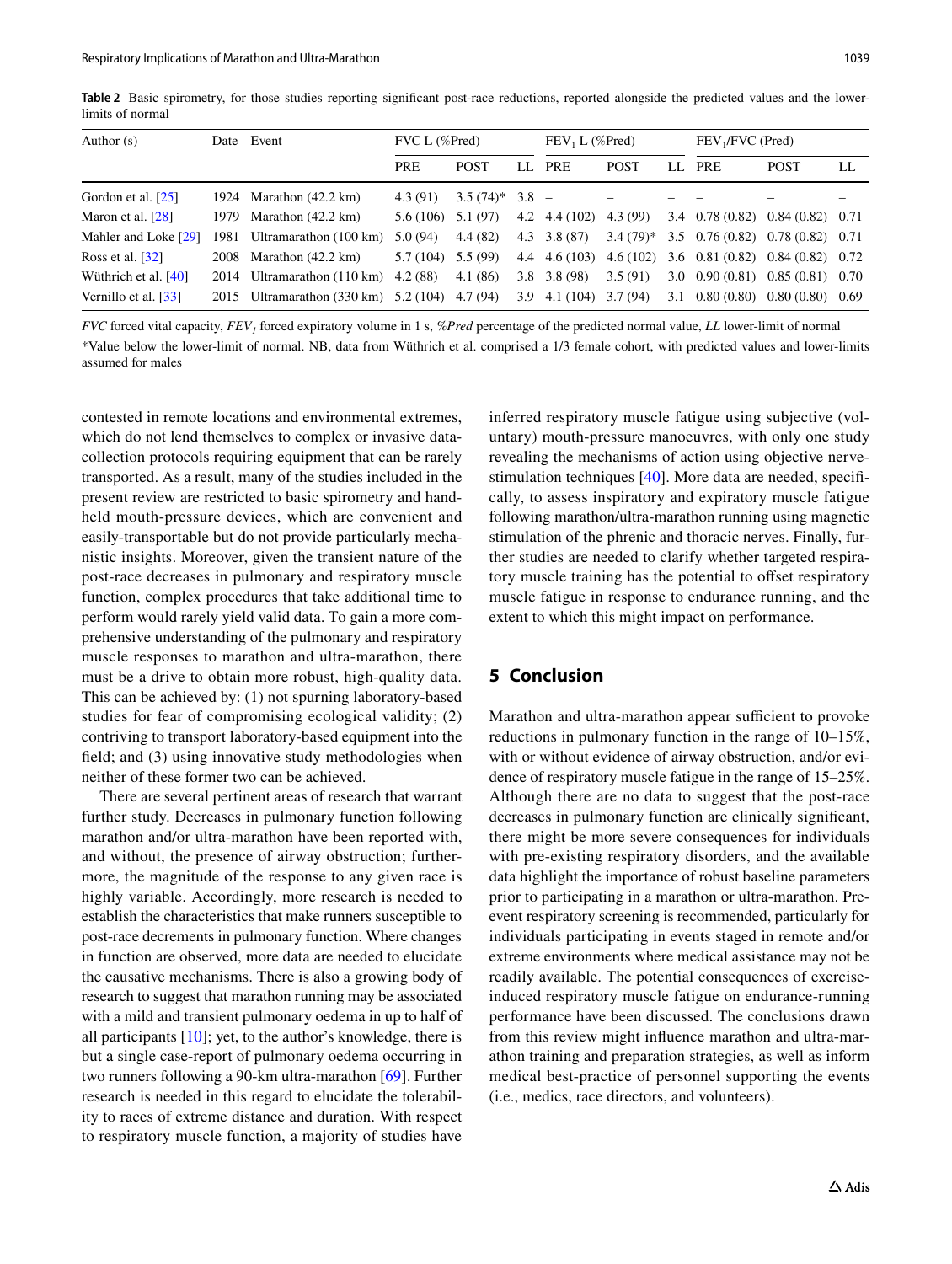#### **Compliance with Ethical Standards**

**Funding** No fnancial support was received for the preparation of this manuscript.

**Conflict of interest** Nicholas B. Tiller declares that he has no conficts of interest.

**Open Access** This article is distributed under the terms of the Creative Commons Attribution 4.0 International License [\(http://creativeco](http://creativecommons.org/licenses/by/4.0/) [mmons.org/licenses/by/4.0/](http://creativecommons.org/licenses/by/4.0/)), which permits unrestricted use, distribution, and reproduction in any medium, provided you give appropriate credit to the original author(s) and the source, provide a link to the Creative Commons license, and indicate if changes were made.

## **References**

- <span id="page-9-0"></span>1. Mahler DA, Loke J. The physiology of marathon running. Phys Sportsmed. 1985;13(1):84–97.
- <span id="page-9-1"></span>2. Millet GP, Millet GY. Ultramarathon is an outstanding model for the study of adaptive responses to extreme load and stress. BMC Med. 2012;19(10):77–7015.
- <span id="page-9-2"></span>3. Knechtle B. Ultramarathon runners: nature or nurture? Int J Sports Physiol Perform. 2012;7(4):310–2.
- <span id="page-9-3"></span>4. Aaron EA, Seow KC, Johnson BD, Dempsey JA. Oxygen cost of exercise hyperpnea: Implications for performance. J Appl Physiol (1985). 1992;72(5):1818–25.
- <span id="page-9-4"></span>5. Harms CA, Wetter TJ, McClaran SR, Pegelow DF, Nickele GA, Nelson WB, et al. Efects of respiratory muscle work on cardiac output and its distribution during maximal exercise. J Appl Physiol (1985). 1998 August 01;85 (2):609-18.
- <span id="page-9-5"></span>6. Johnson BD, Saupe KW, Dempsey JA. Mechanical constraints on exercise hyperpnea in endurance athletes. J Appl Physiol (1985). 1992 September 01;73 (3):874-86.
- <span id="page-9-6"></span>7. Wasserman K, Van Kessel AL, Burton GG. Interaction of physiological mechanisms during exercise. J Appl Physiol. 1967;22(1):71–85.
- <span id="page-9-7"></span>8. Rasmussen J, Hanel B, Diamant B, Secher NH. Muscle mass efect on arterial desaturation after maximal exercise. Med Sci Sports Exerc. 1991;23(12):1349–52.
- <span id="page-9-8"></span>9. Araneda OF, Carbonell T, Tuesta M. Update on the mechanisms of pulmonary infammation and oxidative imbalance induced by exercise. Oxid Med Cell Longev. 2016;2016:4868536.
- <span id="page-9-9"></span>10. Zavorsky GS, Milne EN, Lavorini F, Rienzi JP, Lavin KM, Straub AM, et al. Interstitial lung edema triggered by marathon running. Respir Physiol Neurobiol. 2014;01(190):137–41.
- <span id="page-9-10"></span>11. Hopkins SR. Point: Pulmonary edema does occur in human athletes performing heavy sea-level exercise. J Appl Physiol (1985). 2010;109(4):1270–2.
- <span id="page-9-11"></span>12. Johnson BD, Babcock MA, Suman OE, Dempsey JA. Exerciseinduced diaphragmatic fatigue in healthy humans. J Physiol. 1993;01(460):385–405.
- <span id="page-9-12"></span>13. Babcock MA, Pegelow DF, Harms CA, Dempsey JA. Efects of respiratory muscle unloading on exercise-induced diaphragm fatigue. J Appl Physiol (1985). 2002;93(1):201–6.
- <span id="page-9-13"></span>14. Maughan RJ, Leiper JB. Aerobic capacity and fractional utilisation of aerobic capacity in elite and non-elite male and female marathon runners. Eur J Appl Physiol Occup Physiol. 1983;52(1):80–7.
- <span id="page-9-14"></span>15. Jones DA. High-and low-frequency fatigue revisited. Acta Physiol Scand. 1996;156(3):265-70.
- <span id="page-9-15"></span>16. Sanchez LD, Corwell B, Berkoff D. Medical problems of marathon runners. Am J Emerg Med. 2006;24(5):608–15.
- <span id="page-9-16"></span>17. Krabak BJ, Waite B, Lipman G. Injury and illnesses prevention for ultramarathoners. Curr Sports Med Rep. 2013;12(3):183–9.
- 18. Krabak BJ, Waite B, Schif MA. Study of injury and illness rates in multiday ultramarathon runners. Med Sci Sports Exerc. 2011;43(12):2314–20.
- 19. Krabak BJ, Waite B, Lipman G. Evaluation and treatment of injury and illness in the ultramarathon athlete. Phys Med Rehabil Clin N Am. 2014;25(4):845–63.
- 20. Hofman MD. Injuries and health considerations in ultramarathon runners. Phys Med Rehabil Clin N Am. 2016;27(1):203–16.
- <span id="page-9-33"></span>21. Khodaee M, Ansari M. Common ultramarathon injuries and illnesses: race day management. Curr Sports Med Rep. 2012;11(6):290–7.
- <span id="page-9-18"></span>22. Knechtle B, Nikolaidis PT. Physiology and pathophysiology in ultra-marathon running. Front Physiol. 2018;01(9):634.
- <span id="page-9-17"></span>23. Hofman MD, Krishnan E. Health and exercise-related medical issues among 1,212 ultramarathon runners: Baseline fndings from the ultrarunners longitudinal TRAcking (ULTRA) study. PLoS One. 2014;9(1):e83867.
- <span id="page-9-19"></span>24. Miller MR, Crapo R, Hankinson J, Brusasco V, Burgos F, Casaburi R, et al. General considerations for lung function testing. Eur Respir J. 2005;26(1):153–61.
- <span id="page-9-20"></span>25. Gordon B, Levine SA, Wilmaers A. Observations on a group of marathon runners with special reference to the circulation. Archives of Internal Medicine (Chic.). 1924;33(4):425.
- <span id="page-9-21"></span>26. Hug O. Sportarztliche beobachtungen vom I. schweizerischen marathonlauf 1927, unter besonderer berucksichtingung des verhaltens der kreislauforgane und der atmung. Schweizerische medizinische Wochenschrift. 1927;58:453.
- <span id="page-9-22"></span>27. Hug O. Die sportarztlichen erfahrungen vom II. schweizerischen marathonlauf 1928. Schweizerische medizinische Wochenschrift. 1928;59:522.
- <span id="page-9-23"></span>28. Maron MB, Hamilton LH, Maksud MG. Alterations in pulmonary function consequent to competitive marathon running. Med Sci Sports. 1979;11(3):244–9.
- <span id="page-9-24"></span>29. Mahler DA, Loke J. Pulmonary dysfunction in ultramarathon runners. Yale J Biol Med. 1981;54(4):243–8.
- <span id="page-9-25"></span>30. Bonsignore MR, Morici G, Riccobono L, Insalaco G, Bonanno A, Profta M, et al. Airway infammation in nonasthmatic amateur runners. Am J Physiol Lung Cell Mol Physiol. 2001;281(3):L668–76.
- <span id="page-9-26"></span>31. Araneda OF, Guevara AJ, Contreras C, Lagos N, Berral FJ. Exhaled breath condensate analysis after long distance races. Int J Sports Med. 2012;33(12):955–61.
- <span id="page-9-27"></span>32. Ross E, Middleton N, Shave R, George K, Mcconnell A. Changes in respiratory muscle and lung function following marathon running in man. J Sports Sci. 2008;26(12):1295–301.
- <span id="page-9-28"></span>33. Vernillo G, Rinaldo N, Giorgi A, Esposito F, Trabucchi P, Millet GP, et al. Changes in lung function during an extreme mountain ultramarathon. Scand J Med Sci Sports. 2015;25(4):e374–80.
- <span id="page-9-29"></span>34. Loke J, Mahler DA, Virgulto JA. Respiratory muscle fatigue after marathon running. J Appl Physiol Respir Environ Exerc Physiol. 1982;52(4):821–4.
- <span id="page-9-30"></span>35. Miles DS, Doerr CE, Schonfeld SA, Sinks DE, Gotshall RW. Changes in pulmonary difusing capacity and closing volume after running a marathon. Respir Physiol. 1983;52(3):349–59.
- <span id="page-9-32"></span>36. Manier G, Moinard J, Techoueyres P, Varene N, Guenard H. Pulmonary difusion limitation after prolonged strenuous exercise. Respir Physiol. 1991;83(2):143–53.
- <span id="page-9-31"></span>37. Warren GL, Cureton KJ, Sparling PB. Does lung function limit performance in a 24-hour ultramarathon? Respir Physiol. 1989;78(2):253–63.